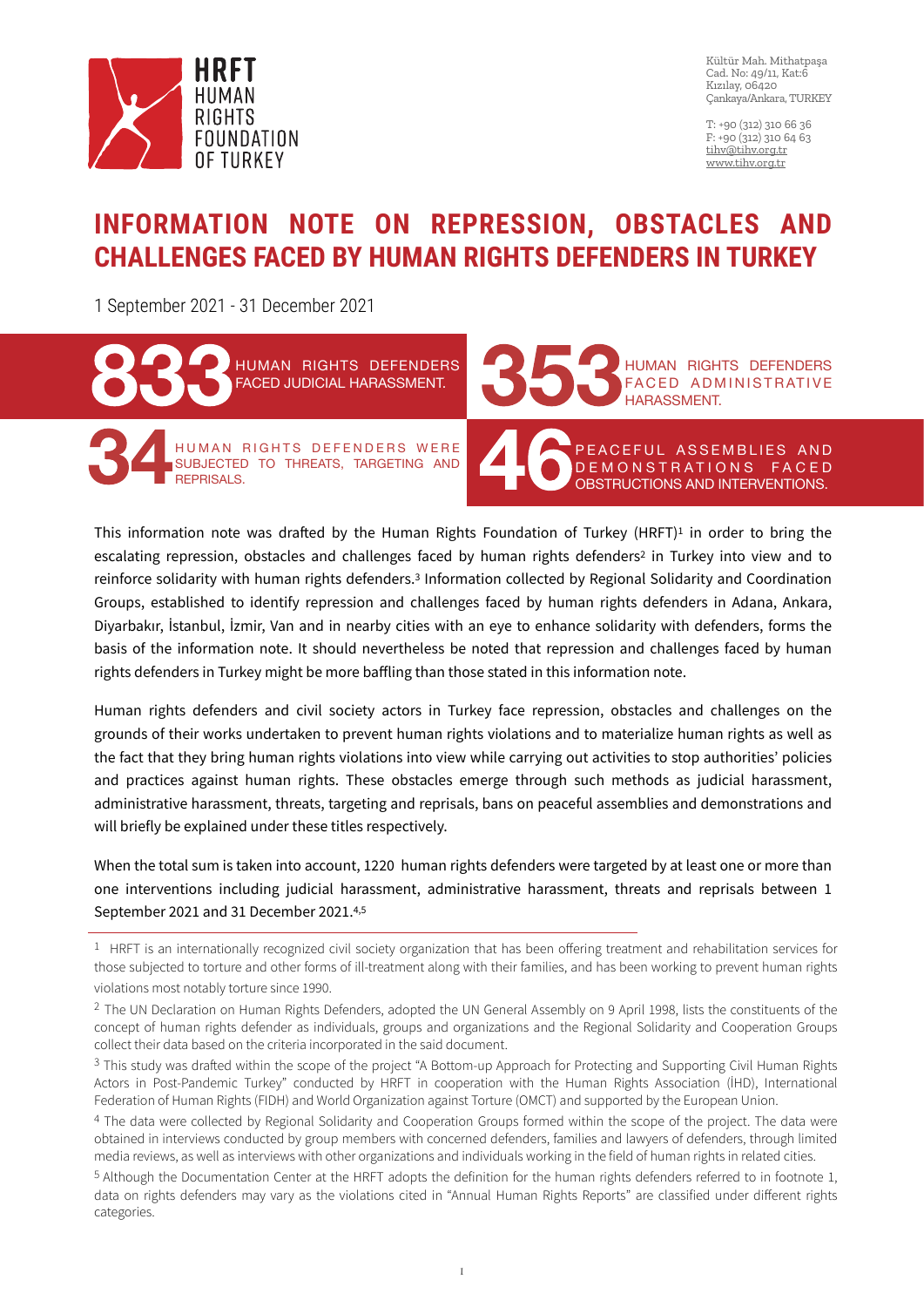## **JUDICIAL HARASSMENT**

Human rights defenders' activities are impeded through the instrumentalization of the judicial power. Judicial harassment emerges in the form of initiating trumped-up investigations and proceedings, unlawful and arbitrary arrests and detentions, and raids and searches at civil society organizations. The deterrent impact of such criminal law measures resorted to against human rights defenders exerts pressure on the advocacy field in its entirety and shrinks civic space.

Within this scope, between 1 September 2021 and 31 December 2021:

**833** human rights defenders faced judicial harassment.

- Criminal proceedings were initiated into **519** human rights defenders. Among these defenders **305** individuals faced prosecution between 1 September and 31 December 2021. Pending criminal proceedings into **214** individuals were maintained in this same timeframe as well, while judicial harassment was perpetuated. **21** individuals were convicted and sentenced to imprisonment or administrative fines, while **15** individuals were acquitted.
- Criminal investigations were launched into **314** human rights defenders. While criminal investigations were launched into **301** individuals between 1 September and 31 December 2021, pending investigations into **4** were maintained during the same timeframe. Non-prosecution decisions were rendered for **9** individuals.

It is seen that violating Law No. 2911 on Meetings and Demonstrations, resisting a public officer, inciting the public to hatred and enmity, praising an offence and offender, provoking commission of an offense, insulting the president are usually used as grounds in criminal procedures launched into human rights defenders. Further, it is also observed that various criminal offenses regulated under the counter-terrorism legislation are prevalently and broadly used against human rights defenders. Such pattern, within the scope of which human rights advocacy activities are evaluated within the definition of terrorism to eliminate their legitimacy in addition to top-level criminalization of human rights advocacy, is integrally seen in data collected by Regional Solidarity and Cooperation Groups.

Arrest and detention measures as well as criminal investigations and proceedings resorted to against human rights defenders, notably students, who staged protests demanding their rights to housing, to adequate standard of living compatible with human dignity, to education and academic autonomy, during the term of this information note have become means of repression and silencing.6

Criminal law measures, too, have been instrumentalized with raids and searches at civil society organizations working for the right to peace, facing the past and prisoners' rights while attempts have been made to obstruct advocacy activities through criminal investigations and proceedings initiated into human rights defenders affiliated with these organizations.

Statements and protests by lawyers and bar associations in order to protect human rights have been maintained as grounds to initiate criminal proceedings while lawyers serving at the executive and steering boards of bar associations and those organized at lawyers' associations kept standing trial on the grounds of their human rights advocacy activities.

Women's marches, protests in favor of the Istanbul Convention, peaceful assemblies and demonstrations held against discrimination and violence against women and LGBTI+ were violently suppressed, rights defenders working to end gender-based violence and discrimination faced arrests and criminal investigations and proceedings.

<sup>6</sup> "Geçinemiyoruz" (We cannot make ends meet), "Barınamıyoruz" (We cannot afford housing) and Boğaziçi University protests are among the prominent human rights advocacy protests in this sense.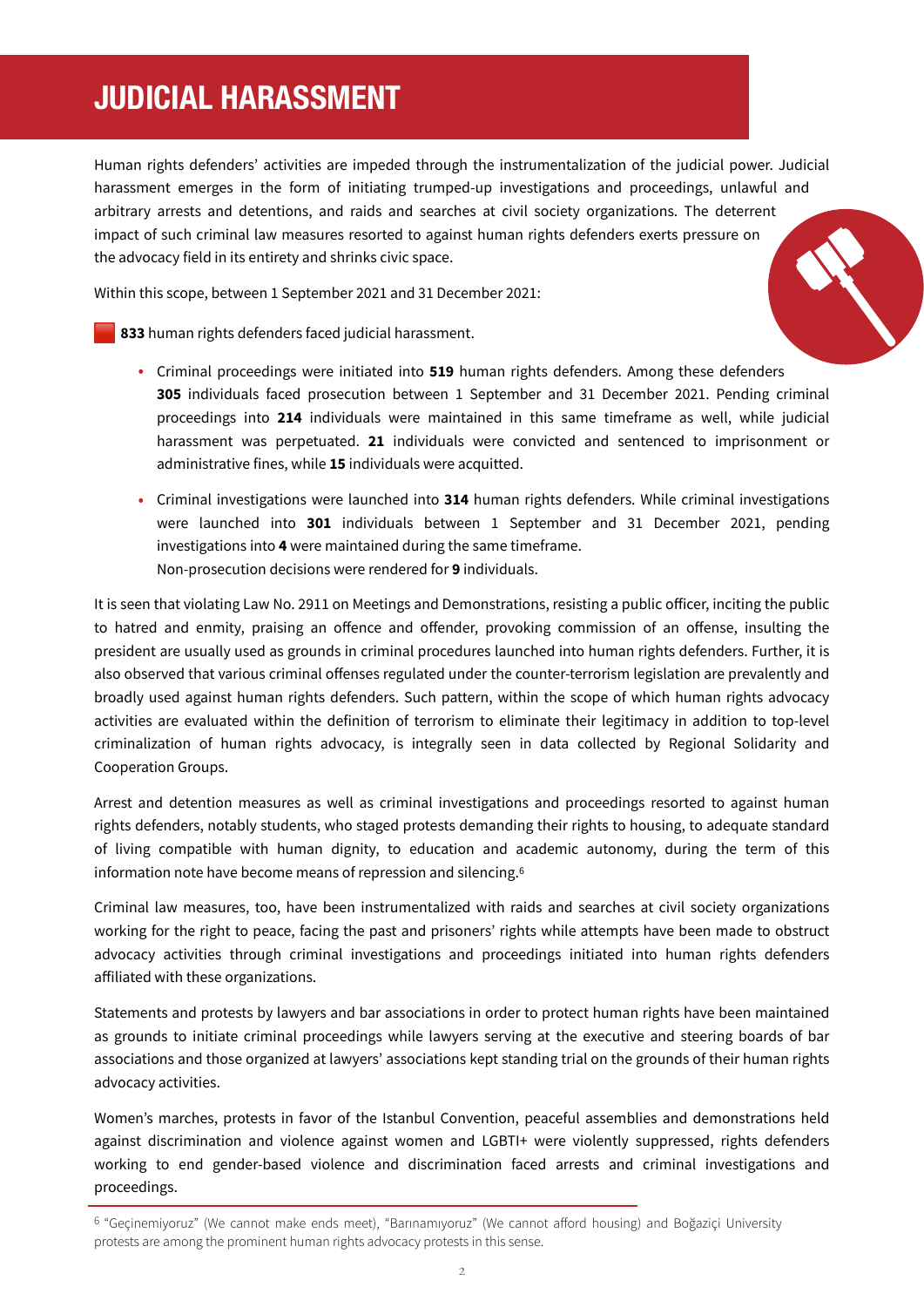## **ADMINISTRATIVE HARASSMENT**

Administrative harassment, which refers to the use of administrative audits, investigations and sanctions as means of repression and silencing against human rights defenders, is commonly adopted against public officers who are human rights defenders and bodies with legal personalities working in the field of human rights in Turkey. In cases where administrative audit is ipso facto utilized as a punitive tool, administrative investigations and sanctions directly aim at stonewalling human rights advocacy.

Within this scope, between 1 September 2021 and 31 December 2021:

A total of 353 human rights defenders faced administrative harassment.

- *•* **343** human rights defenders were among Academics for Peace who had been dismissed from their posts at universities through decree-laws. The State of Emergency Measures Inquiry Commission rejected reinstatement applications lodged by the academics in spite of the violation judgment rendered by the Constitutional Court and more than 400 acquittal rulings delivered by heavy penal courts, hence, the administrative harassment was sustained. 7
- *•* **8** human rights defenders were dismissed from their public posts. The aim of the dismissal measures is to intimidate public employees who are human rights defenders.
- *•* 1 administrative harassment identified was about the pending administrative trial of an association that had been closed down because of its human rights advocacy activities. The pending trial and the fact that the association cannot carry out its activities provide for the perpetuation of administrative harassment.
- 1 administrative harassment was implemented through imposition of denial of access order to the website of a news agency with a rights-based reporting approach.

#### **THREATS, TARGETING AND REPRISALS**

Human rights defenders constantly face threats and insults by public officials on the grounds of their advocacy activities while they are targeted and subjected to reprisals because of their advocacy. These acts emerge in the form of physical surveillance, constant subjection to identity and background checks, deprivation of liberty, enforced informant-making attempts or being targeted by public authorities.

Within this scope, between 1 September 2021 and 31 December 2021:

**34** human rights defenders were subjected to threats, targeting and reprisals.

• **11** civil society organizations working to promote human rights were targeted by the government by naming each and were criminalized in the public space arguing that they would be subjected to judicial and administrative scrutiny.

7 For the current data, see: [https://barisicinakademisyenler.net/node/314.](https://barisicinakademisyenler.net/node/314)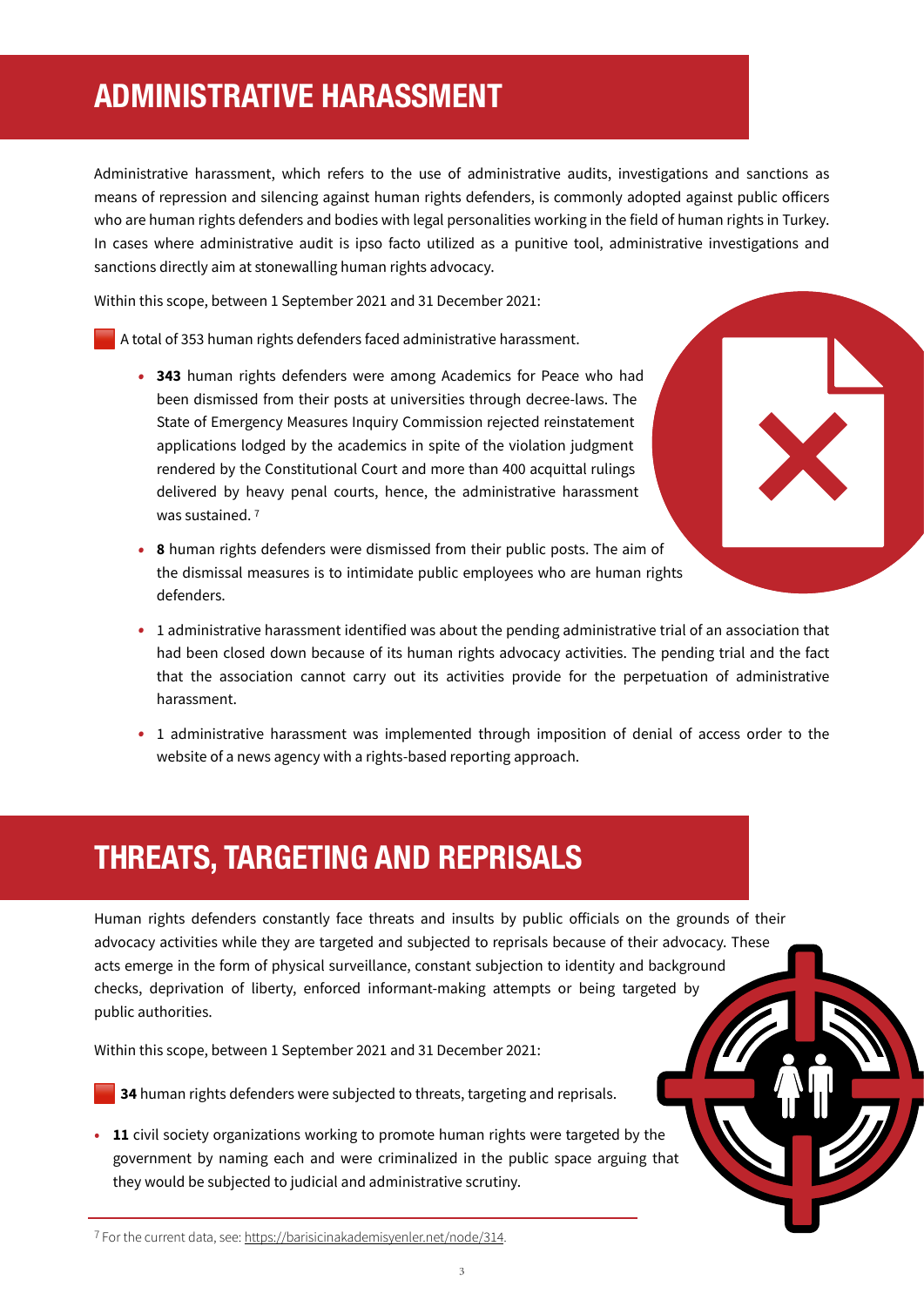# **BANNED, INTERVENED OR OBSTRUCTED PEACEFUL ASSEMBLIES AND DEMONSTRATIONS**

Repression, threats and coercion faced by human rights defenders mostly occur during or in relation to assemblies and demonstrations. Ban orders rendered by local authorities (governors and district governors) on assemblies and demonstrations as well as interventions by the law enforcement must be regarded as direct obstacles erected before human rights defenders because freedoms of expression and association along with freedom of assembly, which are the foundations of a democratic society, are the primary means and methods of human rights advocacy. The fact that peaceful assemblies and demonstrations have become impossible to stage due to bans and interventions has therefore rendered the expression of human rights as social demands impossible as well.

Within this scope, between 1 September 2021 and 31 December 2021:

 **46** peaceful assemblies and demonstrations pertaining to the protection of human rights defenders could not be held due to ban orders delivered by public authorities or through interventions and obstructions by the law enforcement.<sup>8</sup>

These events have a diverse set of objectives which include but are not limited to press conferences on current or past socially important incidents; peaceful assemblies and press conferences held on the occasion of annual human rights days like 1 September World Peace Day, 25 November International Day for the Elimination of Violence against Women or 10 December Human Rights Day; press conferences, assemblies and demonstrations organized in the fields of the right to life, torture, impunity, prisoners' rights, economic and social rights. Obstacles raised before these protests and events include physical intervention and obstruction by the law enforcement on the grounds that they were "unauthorized" as well as bans on protests and events handed down by local authorities.

Interventions by the law enforcement into peaceful assemblies and demonstrations resorting to physical violence amount to human rights defenders' subjection to torture and other forms of ill-treatment and violate individuals' physical and psychological integrity as well as their right to liberty and security of the person. Such intervention into assemblies and events result in the prevention of socialization of human rights advocacy and a deterrent effect is exerted over defenders.

All the above-mentioned repressions and obstructions lead to the creation of a climate that harbors violence, hate, discrimination and hostility against human rights defenders while bringing along emaciation of the legitimacy of human rights before the public and their criminalization.

Repression and obstruction of human rights defenders should be ended without delay in order to protect human rights values and principles.

<sup>8</sup> According to data collected by the Documentation Center at the HRFT, the law enforcement physically intervened into at least 87 peaceful assemblies and demonstrations held all over the country with different objectives. 21 assemblies and demonstrations were obstructed by the law enforcement even before they started, while 8 events were banned by local authorities.